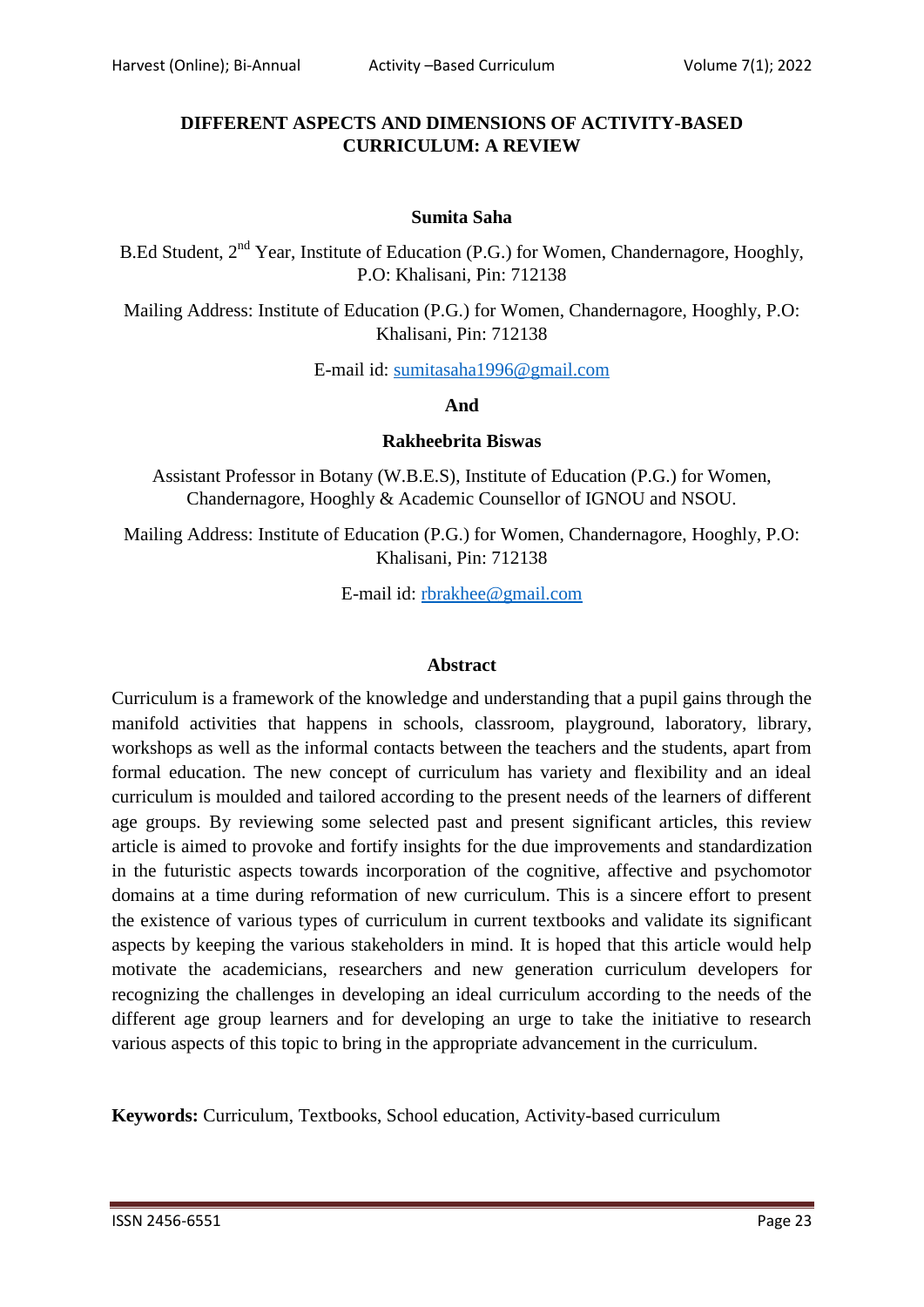## **Introduction**

School education necessarily provides students with structured learning experiences. Providential and favourable educational experiences when provided to the learners make them passionate. An appropriate planning of objectives and methods of teaching as well as the outcomes of learning are called for [1]. The learners at operational and concrete operational stages are almost incapable of formal reasoning and cognitive development at this stage is very important. Activity based learning is very useful at this stage to make their learning experiences joyful [2]. Learning of prescribed materials through various activities is a means of imparting knowledge and skills on an equal weightage to the students and helps the learners to grasp the concepts easily and effectively. Activity based curriculum involves the simultaneous use of 3H (Head, Hand and Heart). Activity based approach is a paradigm shift in the field of education because the focus is diverted from teacher-centric and subjectcentric curriculum to learner-centric curriculum [3].

Teaching through different activities develops in the student independent and critical thinking opportunities. The students learn to work in peer groups in their own learning settings as well as discuss and share ideas among themselves which eventually helps in collaborative learning. Although activity based learning has been nurtured in the present curricular settings by the curriculum developers, it has been only minimally implemented in schools which could not gather much attention for the scientific research studies. For this purpose, the teachers have to be trained to conduct these activities in classrooms efficiently within designated time periods.

### **Objectives**

The objectives of this review study are:

- 1. To see the different types of work that has already been done related to activity-based curriculum.
- 2. To find out any development or findings related to curriculum studies.
- 3. To study the effectiveness of activity-based approaches by comparison with traditional-lecture methods.
- 4. To find significant future opportunities for research related to activity-based teachinglearning methods.

### **Methodology**

It is a kind of meta-research, which includes the key words for the literature search like curriculum and activity-based curriculum. A total twenty-five relevant authentic articles were identified. After examining the abstracts, contents and subject-matter, the significant twenty articles were considered for this review.

**Studies undertaken for reviewing International Perspectives:**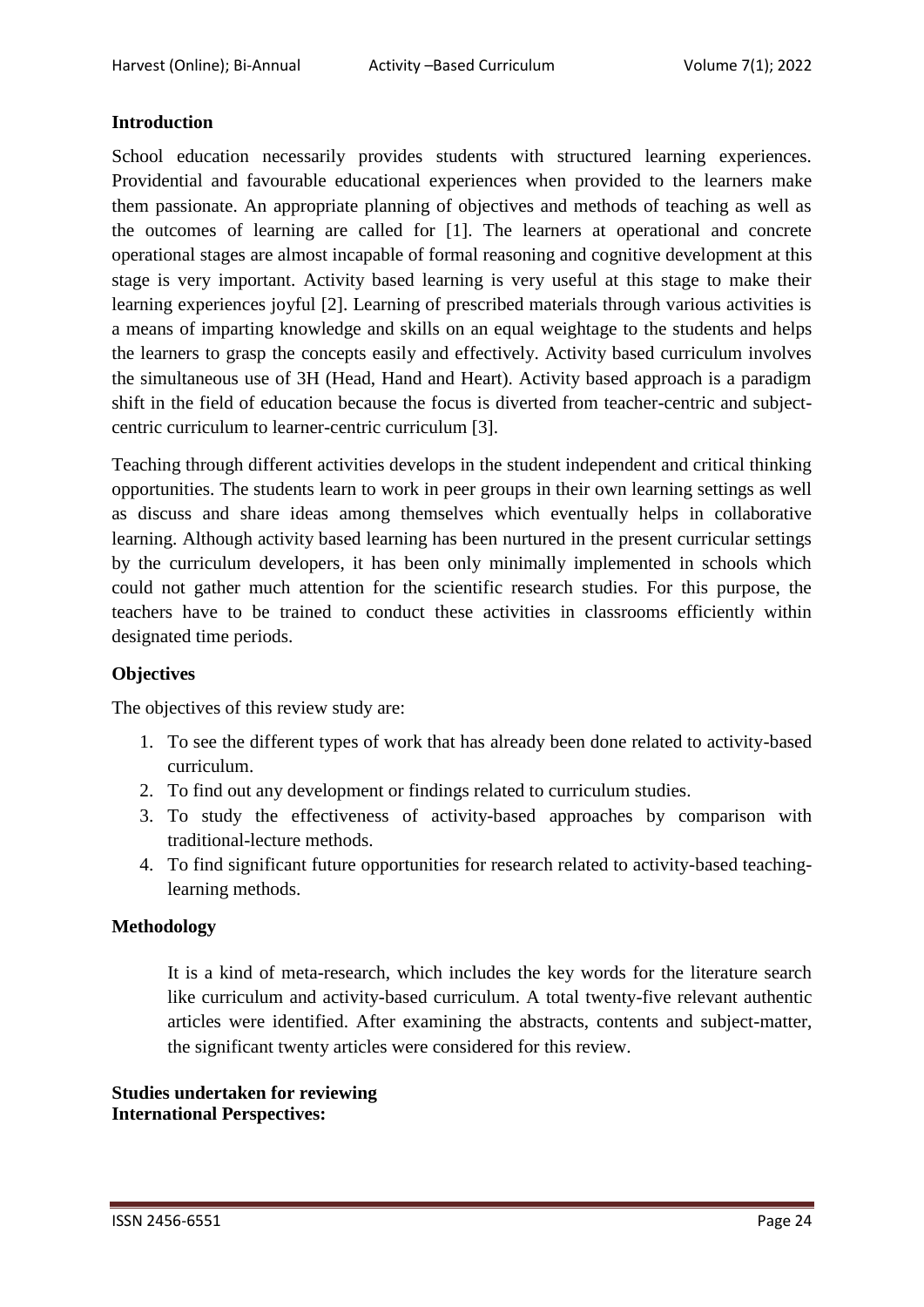Fallon et al. (2013) formulated a study on "An activity-based approach to the learning and teaching of research methods: measuring student engagement and learning". In this study, the research work was carried out with 82 final and third year undergraduate students who were learning different methods before preparing their undergraduate thesis during 2010 and 2011 academic years. The objectives determined for this study were: (a) research methods based on activity for learning in a group environment, (b) active participation of all students in the learning methods. First, research methods were introduced through lecture-based format. But it was found out that through the traditional lecture method, the student's involvement was poor and learning was limited. So, to overcome the limitation, a series of activity-based research methods were introduced like workshops, brainstorming, mind-mapping, presentations, peer-critiquing, seminar and self-reflection. To assess the student's learning, a questionnaire was devised which showed that 63%- 96% of students were actively engaged and the two objectives were successfully met [4].

Amuthavalli et al. (2014) investigated the "Impact of activity-based learning on learning science at primary level". The purpose for this research work was- to study the effectiveness of adopting activity-based teaching methods for science teaching at primary level, to determine the extent of achievement in science of class V students, and to accordingly develop activity-based learning design for teaching science to class V students. The methodology used in this study was Activity-based teaching module and Achievement test: Pre-Test/ Post-Test of both control group and experimental group of Panchayat Union Elementary School. The control group and experimental group were identical i.e. each 30 in number. The means of pre-test scores and post-test scores of control group as well as experimental groups differ significantly with the post-test mean being considerably greater than the pre-test mean. This implies that activity-based teaching in experimental group amplified the acquisition of basic skills by the students in science [5].

Akkus (2015) carried out a research work on "Activity-based teaching in Social Studies education: An action research". The purpose of this study was to determine pre-service social studies teachers' skills to plan and implement the activity-based teaching and contribute to their development of these skills. For this, action research design of qualitative research was used. Six pre-service teachers who were fourth-year students of Ataturk University Kazim Karabekir in the fall semester of 2014-2015 participated in this study. The data were gathered via document analysis, observations and interviews (semistructured interview consisting of three open-ended questions). These data obtained were analysed using content analysis. It was found out that the pre-service teachers' skills for planning and implementing activity-based teaching were not satisfactory before the action. But after the action, they gained navigational skills and knowledge on activitybased teaching which will contribute in effective teaching-learning process [6].

Bugaje and Abubakar (2016) studied "The effect of activity-based instructional approach on the academic performance of student in Integrated Science Education in Katsina State College of Education, Nigeria". The purpose of this study was to significantly point out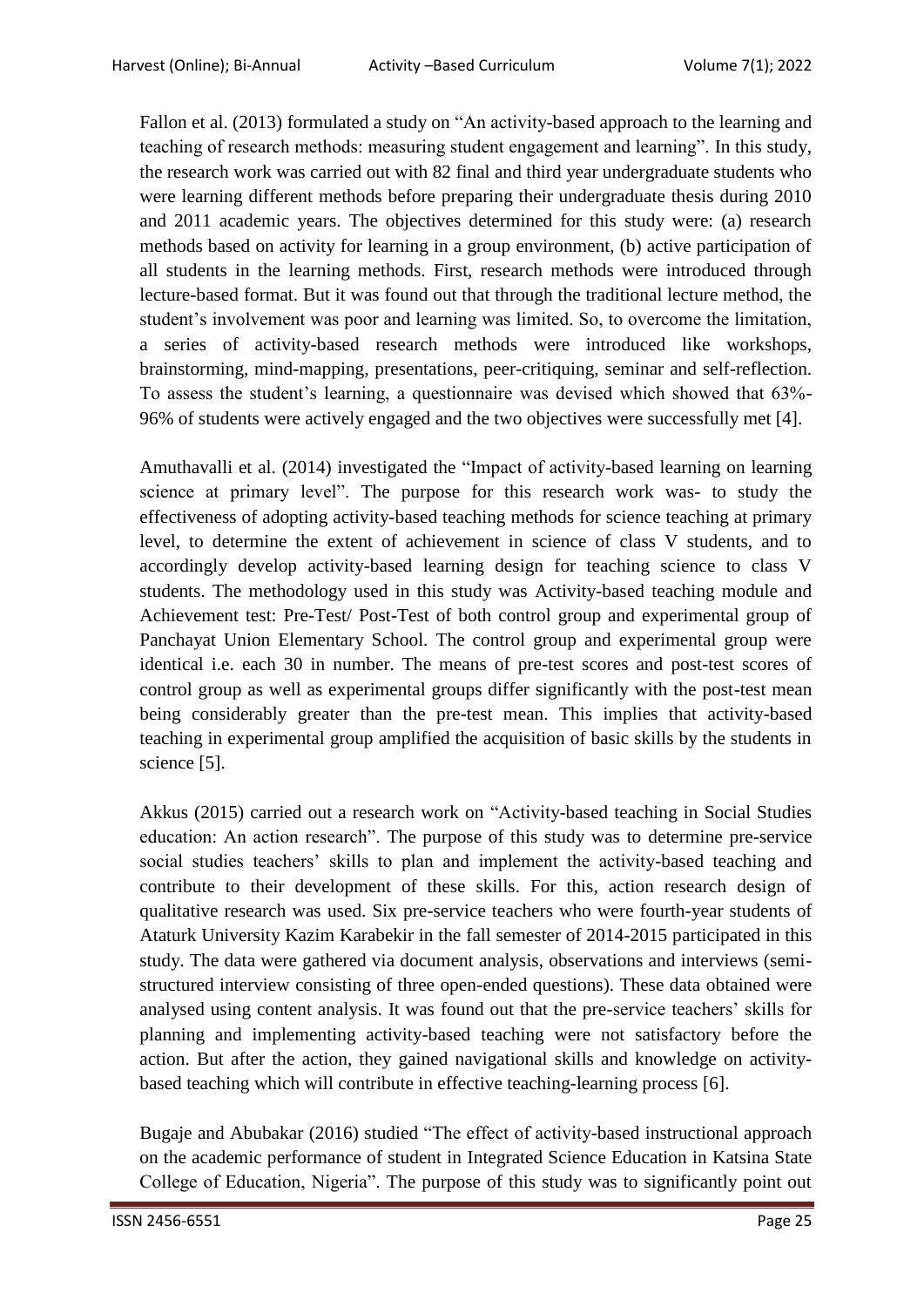the differences between activity-based instructional strategy and conventional lecture method. Thirty students of the college participated in the study who were randomly divided into control group and experimental group. The control groups were taught via conventional lecture method and the experimental group was taught via activity-based approach. The instrument used for data collection was Integrated Science Process Skills (ISPS). The quasi-experimental design revealed that post-test scores were significantly greater than pre-test scores which imply that the use of activity-based methods is effective in both teaching and learning science [7].

Acosta & Slotta (2018) conducted a research paper on "CK Biology: An Active Learning Curriculum Design for Secondary Biology". The motive behind this study is to present the planning of a lively learning curriculum and corresponding software CKBiology. They adopted a design-based research methodology in which they collaborated with a high-school biology teacher and a team of technology developers to design the software CKBiology which will implement the activity-based learning guided by knowledge community and inquiry (KCI). Analysis of student and teacher perspectives on the activity elements as well as the CKBiology software was done qualitatively and the results noted. This was proved effective for designing principles which would suffice the active teachers, researchers and practitioners [8].

Wongdee (2019) investigated a study on "The development of activity-based learning model to enhance research skills for pre-service teachers of industrial education, Faculty of Industrial Education and Technology, KMUTT". The sample consisted of twenty-nine pre-service teachers who were studying in the first semester of 2015 academic year and fifty pre-service teachers of first semester of 2016 academic year. It was found out that the activity-based academic learning enhanced the research skills of pre-service teachers and also developed team-working skill and self-reflection [9].

Albadi (2019) carried out a dissertation work on "The Impact of activity-based learning on student's achievement- A study among 12 grade science and environment student in a public school in Onam". The purpose of this study was to determine the effect of activitybased learning on student's achievement as compared to conventional lecture methods and also to perceive student's views towards activities. The sample included twenty-four twelve grade male students. Quasi-experimental design i.e. pre-test scores and post-test scores of both control group and experimental group was implemented. Control group was taught through traditional lecture methods and experimental group through activitybased teaching. The result was that activity-based learning had positive impact on student's understanding and achievement [10].

Anwer (2019) conducted a research on "Activity-based Teaching, Student Motivation and Academic Achievement". A sample of 120 students in higher secondary humanitieseducation combination group was divided into control and experimental groups (30 students randomly selected). The research tool used was two MCQ-achievement tests as pre-test and post-tests. The experimental group showed more achievement as activities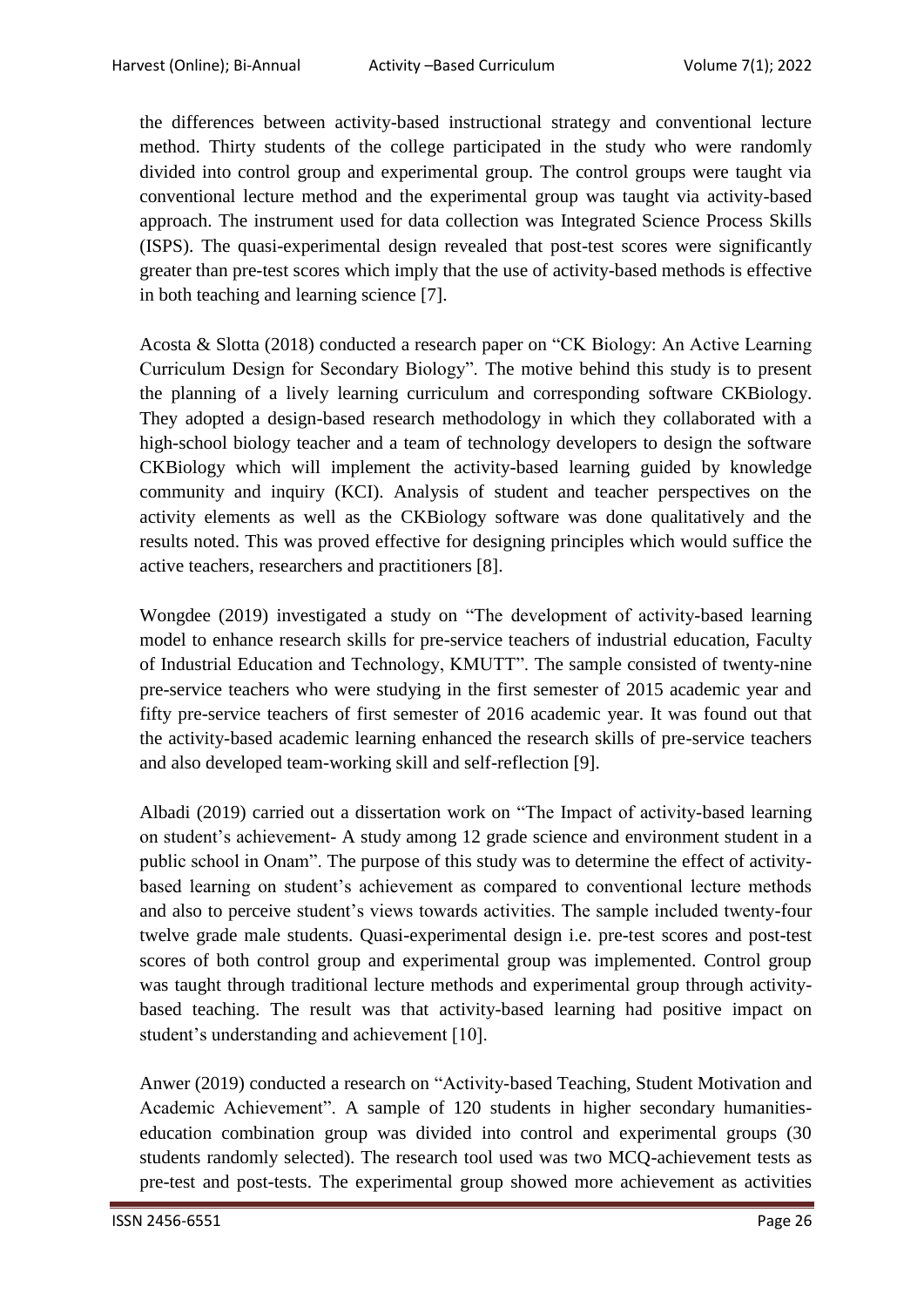involved increased the student's motivation as compared to control groups which had lecture-based teaching [11].

Kuyate (2019) formulated "A study of effectiveness of activity-based teaching method in the English subject of Standard IV". The purpose of this study was to compare the learning effects of lecture methods and activity-based approach. Thirty candidates from PCMC area participated in this study. Quasi-experimental design was used in which candidates were divided into control and experimental groups and evaluated through pretest and post-test scores. The experimental group achieved higher by teaching English concepts using activity-based approach compared to control group that taught the same concepts through traditional lecture methods [11].

Zamir (2020) carried out "The comparative analysis of activity-based learning system vs lecture method on students' performance". Activity-based teaching-learning process enhance creativity and critical thinking skills of a learner. This approach helped students to connect the gained knowledge to practical life. T-test analysis was done on the academic performance of control and experimental groups for comparison between lecture methods and activity-based learning. The experimental group performed considerably better than their counterparts which is due to activity-based teaching strategy [12].

# **National Perspectives:**

Mishra and Yadav (2013) conducted a study on "Effect of activity-based approach on achievement in science of students at elementary stage". The purpose of this study was to determine the enhancement in the achievement of class VII students by activity-based approach. Quasi-experimental design i.e. pre-test and post-test scores were used for both control and experimental groups where control group contained 18 boys and 12 girls, and experimental group contained 17 boys and 13 girls. Experimental groups performed better as they taught through activity-based approaches compared to control groups in science [14].

Awasthi (2014) conducted a survey on "Activity-based learning methodology can bring improvement in quality of education in India". The downfall in the quality of education provided to students in especially Government schools is worsening more due to traditional lecture methods. So curriculum and syllabus should be designed in such a way that it should have enough time and space for activity-based learning. It was concluded that activity-based learning methodology can be useful in Indian context and also can enhance the understanding, motivation and skills in students [15].

Singh (2014) investigated the "Importance of Science in School Curriculum". Activities in science make it well-suited to active younger children. The lessons in science were wellstructured and interesting. Most teachers included group work with hands-on practical tasks during the lessons. Many schools also collaborated with experts in particular areas of science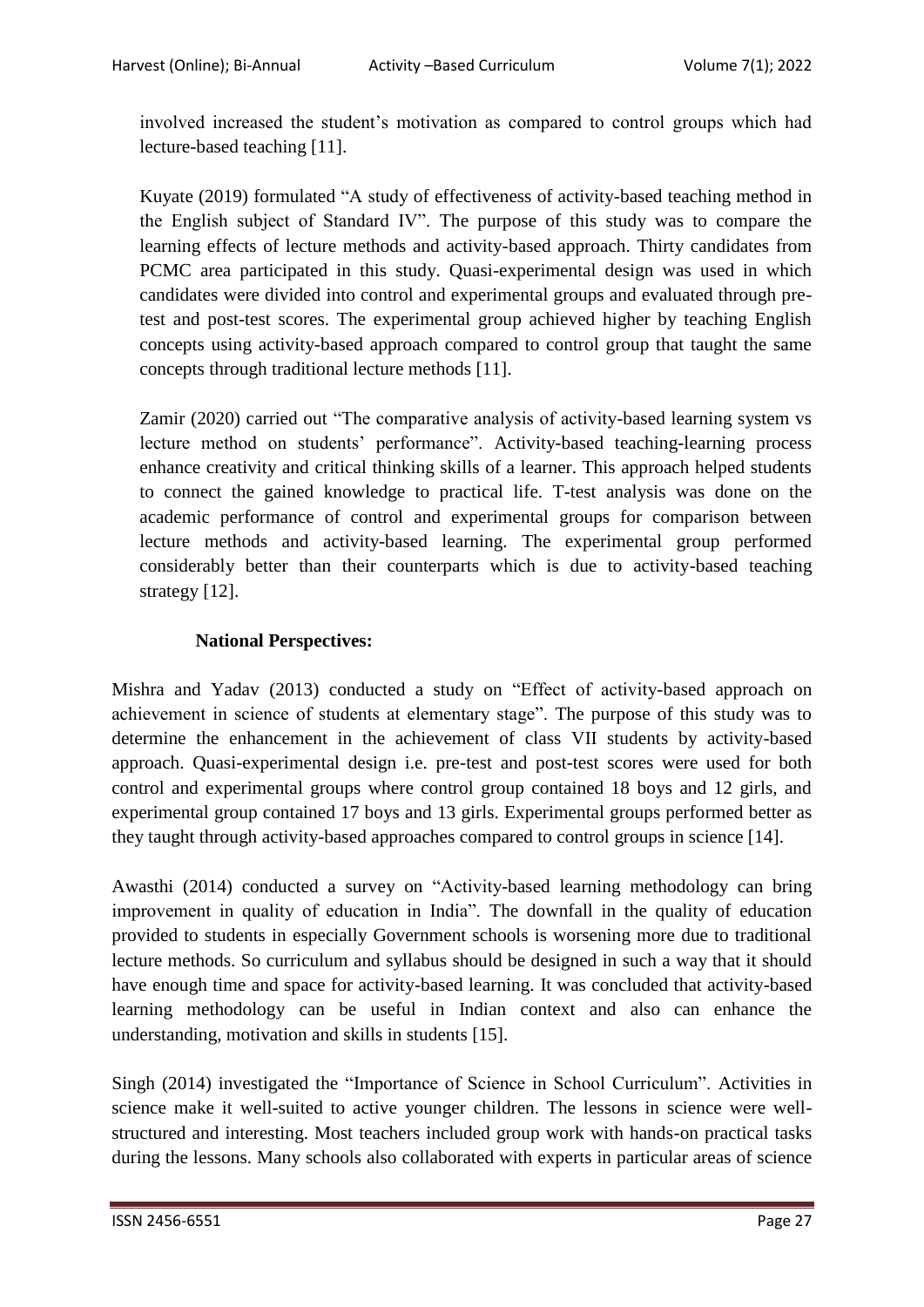to work with teachers and pupils. So, relevance of science in school curriculum is that the students can connect the gained knowledge to their everyday life [16].

Sankaran (2015) formulated and investigated on "Indian Education Crisis: Challenges in Curriculum Building". The purpose of this paper was to focus on the nature of our school curriculum, pedagogy and evaluation and also to determine their impact on overall education process and outcomes. The assumptions in the process of curriculum design which we never challenged were questioned- based on Vivekananda's and western philosophy of education. The curriculum planners are responsible for their operations and the consequences they generate [17].

Patil et al. (2016) studied on "Activity-based teaching-learning: An experience" for undergraduate students. Monotonous lecturing and absence of activities make traditional lecture methods not so effective to the learners. The framework for the activity-based curriculum includes teaching through games in Digital Communication course for  $6<sup>th</sup>$ semester ECE students and worksheets in Basic Electronics for  $1<sup>st</sup>$  year students. The analysis resulted in the enhancement in the course learning through Activity-Based Teaching Learning (ABTL) [18].

Rathee and Rajain (2017) conducted a study on "Activity-Based Teaching in Higher Education Institutions". The purpose of this study was to analyse how the students in higher educational institutions perceived activity-based teaching methods. 212 students from government and private institutions participated in the study and they were samples using non-probability sampling methods. It was concluded that the students positively perceived the activity-based approaches for their overall development. Also there was no significant difference between the perception of female and male students [19].

Dalwadi & Shah (2018) studied the importance of "Students' Preferences for Activity-Based Learning in Accountancy Subject: A study of Anand District". Generally for teaching accountancy, the chalk and talk method is very popular, but to make learning more interesting, they developed an activity for cost accounting. Five colleges were selected and B.Com students were sampled who participated in pre-activity and post-activity tests and primary data collected. After analysis of the data, it was found that there was a significant impact of activity-based learning methods on students' performance and majority of students found it interesting and useful [20].

Kundu (2018) conducted "A study on Indian Teachers' Roles and Willingness to Accept Educational Technology". For this research purpose, 175 primary and secondary teachers from various schools in West Bengal, India were launched to focus on their perception to their new roles. It was found out that the teachers who were in facilitator and delegator roles were more willing to adopt educational technology [21].

Barai (2018) carried out "A study on effectiveness of learning physical science through activity-based methods at secondary level in Alipurduar district of West Bengal". The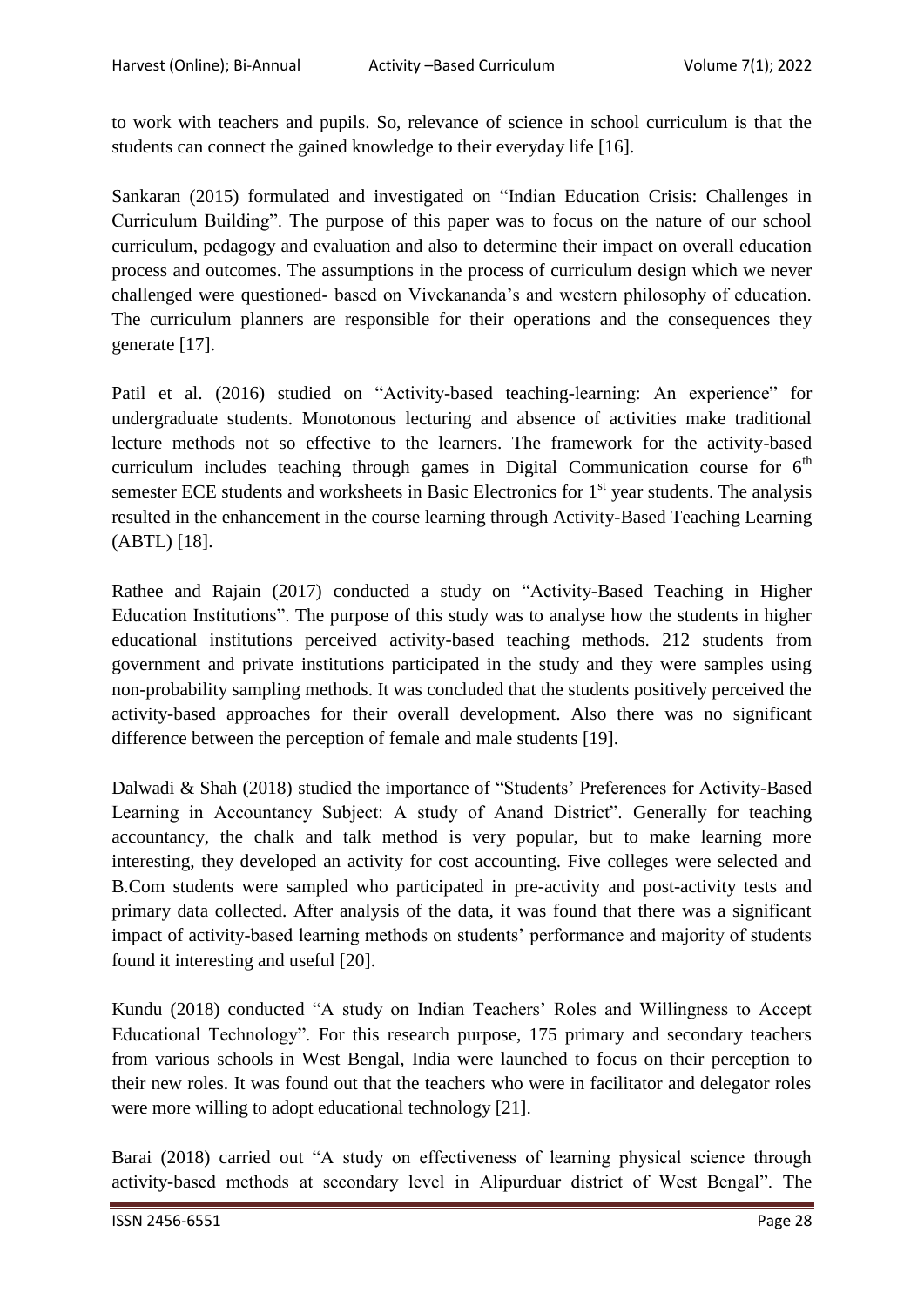purpose of this study was to determine the effectiveness of low-cost teaching aids from the local and activity-based experiments that be used in Physical Science class by both teachers and learners, also both boys and girls. The sample consisted a total of 200 students, 100 in each control and experimental group, with 50 boys and 50 girls in each group. It was concluded that low cost materials improves the achievement of students in Physical Science irrespective of gender through ABTL [22].

Batra (2020) investigated a recent study on "Reimagining curriculum in India: Charting a path beyond the pandemic". This paper is reflected on the role that curriculum can play in enabling an ecologically and socially just world post-pandemic. The current pandemic situation will lead us to re-construct the curriculum into a relevant one which will address the question "what knowledge has the most worth?" anew [23].

### **Conclusion**

Curriculum development process is basically the systematic organization of what will be taught, who will be taught, and how it will be taught. Each of these three components are affected by one another. Methods of what will be taught is influenced by who it will be taught i.e. the subject (target group). Also, methods of how the content will be taught also depends on the target group and the setting. These components are much more significantly affected by each other in activity-based teaching-learning methods. Activity-based approaches requires the continuous engagement of the teachers as well as the students. This approach enhances the cognitive, affective and psychomotor domain of the individuals. Activity-based methods have been, therefore, proved to be quite an useful tool starting right from kindergarten education to higher studies (colleges and universities). The shift from traditional lecture method to activity-based teaching methods has brought about a dynamic change in the existing curriculum and will continue to do so in the future curriculums to be made. Although, this process can be time consuming and may not suit in each and every subject under consideration, but it surely shifted the focus of teaching-learning from teacher or subject-centric to learner-centric, which was the need of the hour. Specially post-pandemic, to bring the learners to the main education field again after two years has not been an easy task for the teachers, but through various activities being conducted in blended mode has surely helped a lot of learners to re-focus on their studies and the curriculum has taken a significant turn for the well-being of the learners. Not to mention the fact that activity-based methods facilitate learning beyond educational environment, this gained knowledge lasts for a long time and enhances the learner's performance greatly in every field. In nutshell, activity-based teaching-learning methods should be designed in such a way that the learners are able to grasp the concept easily and keep it in their long-term memory, keeping in mind the individual differences of the pupils.

### **Future Perspectives**

There is a scope of further improvements and redesigning the curriculum by incorporating more fun-based activities for the learners, taking into consideration the time period of a particular session. Researches involving the loopholes in the existing curriculum can be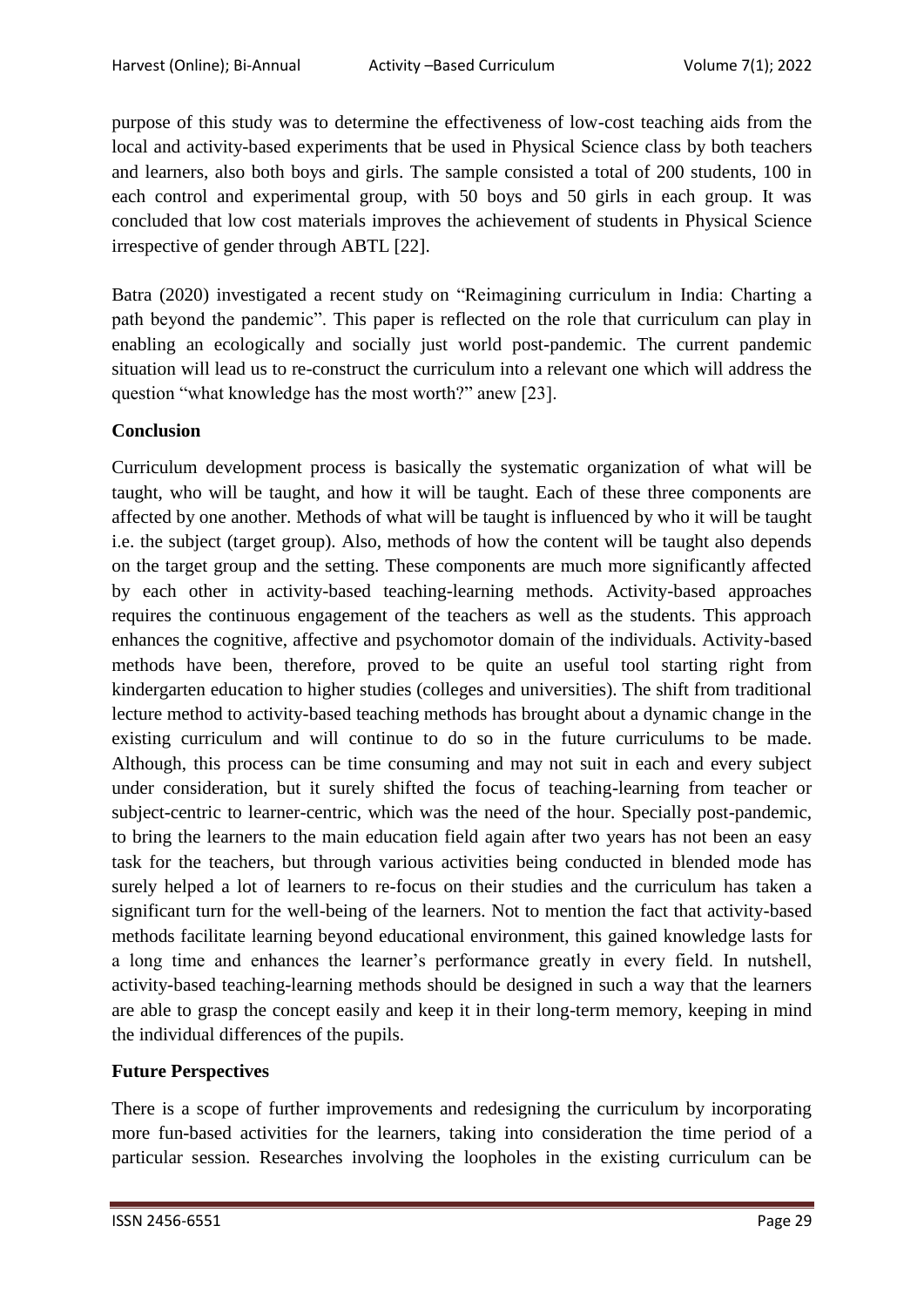undertaken so that the quality of knowledge received by the learners is enriched and they can come in terms with the recent advances and trends in education.

### **References**

- 1. Rajurkar. S, et al. (2019). "A review of significant aspects contributing to curriculum development." *Int. J. Res. Med. Sci.* 7(1).pp 1-6. Retrieved on  $20<sup>th</sup>$  March 2022 from [www.msjonline.org](http://www.msjonline.org/)
- 2. Mishra. K, (2018) "Effect of Activity-based Approach on Achievement in Science of Students at Elementary Stage." *Global Journals of Human Social Science.* 13(4).pp 11-21. Retrieved on  $24<sup>th</sup>$  March 2022 from [https://globaljournals.org/GJHSS\\_Volume13/2-Effect-of-Activity-Based-](https://globaljournals.org/GJHSS_Volume13/2-Effect-of-Activity-Based-Approach.pdf)[Approach.pdf](https://globaljournals.org/GJHSS_Volume13/2-Effect-of-Activity-Based-Approach.pdf)
- 3. Barai. B, (2018). "A study on effectiveness of learning Physical Science through activity-based methods at secondary level in Alipurduar district of West Bengal." *IJCRT*. 6(1).pp 289-293. Retrieved on  $25<sup>th</sup>$  March 2022 from [www.ijcrt.org](http://www.ijcrt.org/)
- 4. Fallon. E, Walsh. S, Prendergast. T, (2013). "An activity-based approach to the learning and teaching of research methods: Measuring student engagement and learning." *Irish Journal of Academic Practice.* 2(1).pp 1-24. Retrieved on 3rd April 2022 from https://arrow.tudublin.ie/ijap/vol2/iss1/2
- 5. Amuthavalli, Shivkumar. (2014). "Impact of activity-based learning on learning science at primary level." *Shanlax International Journal of Education.* 2(2).pp 60-69. Retrieved on 3rd April 2022 from https://www.shanlaxjournals.in
- 6. AKKUS.Z. (2015). "Activity-based teaching in Social Studies education: An action research." *Educ. Res. Rev.* 10(14).pp 1911-1921. Retrieved on  $2<sup>nd</sup>$  April 2022 from [www.academicjournals.org/ERR](http://www.academicjournals.org/ERR)
- 7. Bugaje. M.A, Abubakar. H, (2016). "The effects of activity-based instructional approach on the academic performance of student in Integrated Science Education in Katsina STate College of Education, Nigeria." *International Journal of Research.*  $3(14)$ . Retrieved on  $5<sup>th</sup>$  April 2022 from https://internationaljournalof research.com
- 8. Acosta. A, SLotta. J.D., (2018). "CKBiology: An active learning curriculum design for secondary biology." *Frontiers in Education*. Retrieved on 9<sup>th</sup> April 2022 from <https://www.frontiersin.org/articles/10.3389/fedue.2018.00052/full>
- 9. Wongdee. P, (2019). "The development of activity-based learning model to enhance research skills for pre-service teachers of Industrial Education, Faculty of Industrial Education and Technology, KMUTT." *Humanities, Arts and Social Sciences Studies.* 19(1).pp 182-220. Retrieved on  $10^{th}$  April 2022 from [https://so02.tei-thaio.org](https://so02.tei-thaio.org/)
- 10. Albadi. A, (2019). "The impact of activity-based learning on students' achievement-A study among 12 grade Science and Environment student in a public school in Oman." *Specialty Journal of Knowledge Management.* 4(4).pp 45-53. Retrieved on 13th April 2022 from<https://www.academia.edu/42075362>